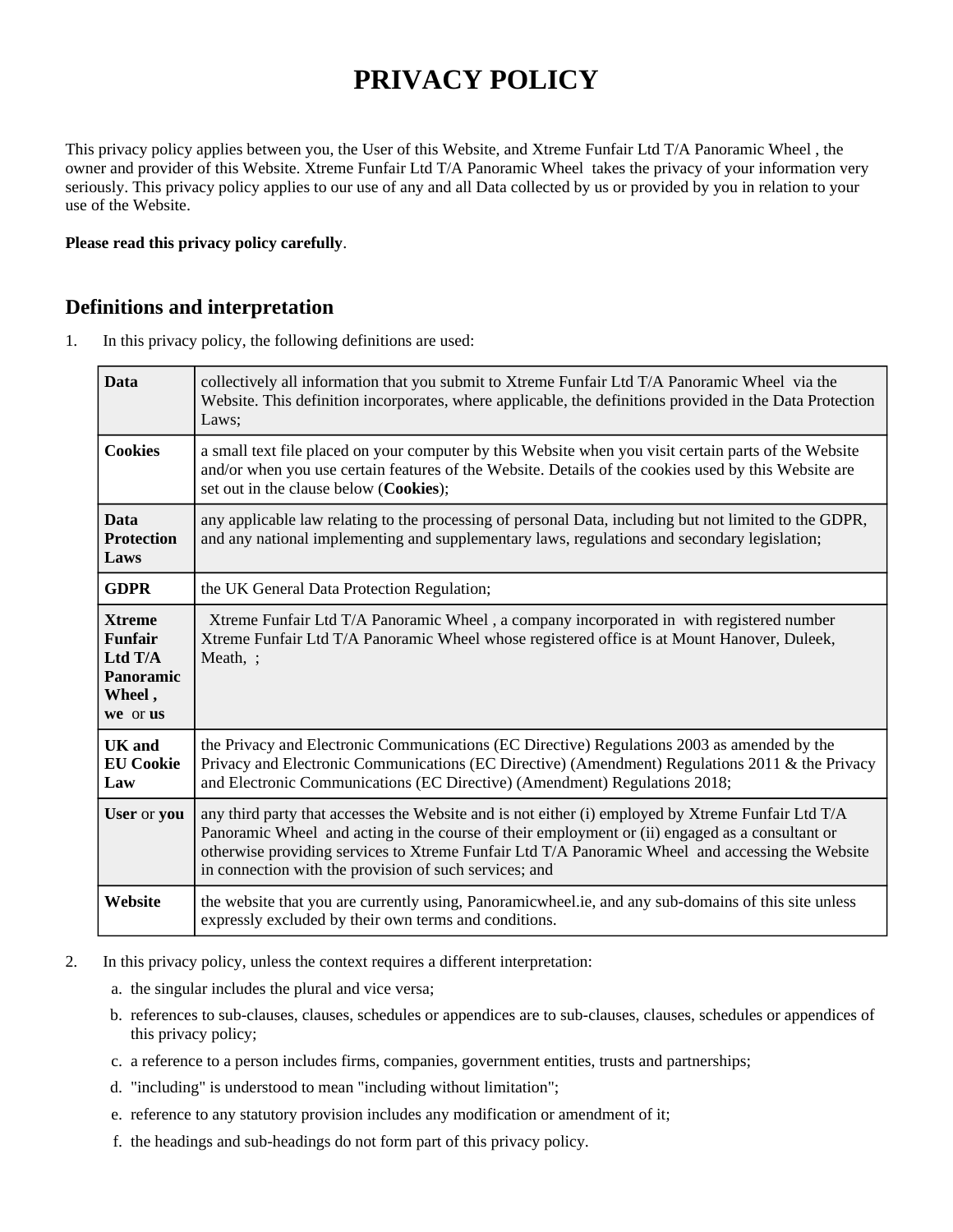# **Scope of this privacy policy**

- 3. This privacy policy applies only to the actions of Xtreme Funfair Ltd T/A Panoramic Wheel and Users with respect to this Website. It does not extend to any websites that can be accessed from this Website including, but not limited to, any links we may provide to social media websites.
- 4. For purposes of the applicable Data Protection Laws, Xtreme Funfair Ltd T/A Panoramic Wheel is the "data controller". This means that Xtreme Funfair Ltd T/A Panoramic Wheel determines the purposes for which, and the manner in which, your Data is processed.

# **Data collected**

- 5. We may collect the following Data, which includes personal Data, from you:
	- a. name;
	- b. contact Information such as email addresses and telephone numbers;

in each case, in accordance with this privacy policy.

#### **How we collect Data**

- 6. We collect Data in the following ways:
	- a. data is given to us by you;
	- b. data is received from other sources; and
	- c. data is collected automatically.

# **Data that is given to us by you**

- 7. Xtreme Funfair Ltd T/A Panoramic Wheel will collect your Data in a number of ways, for example:
	- a. when you contact us through the Website, by telephone, post, e-mail or through any other means;
	- b. when you enter a competition or promotion through a social media channel;
	- c. when you make payments to us, through this Website or otherwise;

in each case, in accordance with this privacy policy.

#### **Data that is received from third parties**

- 8. Xtreme Funfair Ltd T/A Panoramic Wheel will receive Data about you from the following third parties:
	- a. Rezgo.

# **Data that is collected automatically**

- 9. To the extent that you access the Website, we will collect your Data automatically, for example:
	- a. we automatically collect some information about your visit to the Website. This information helps us to make improvements to Website content and navigation, and includes your IP address, the date, times and frequency with which you access the Website and the way you use and interact with its content.
	- b. we will collect your Data automatically via cookies, in line with the cookie settings on your browser. For more information about cookies, and how we use them on the Website, see the section below, headed "Cookies".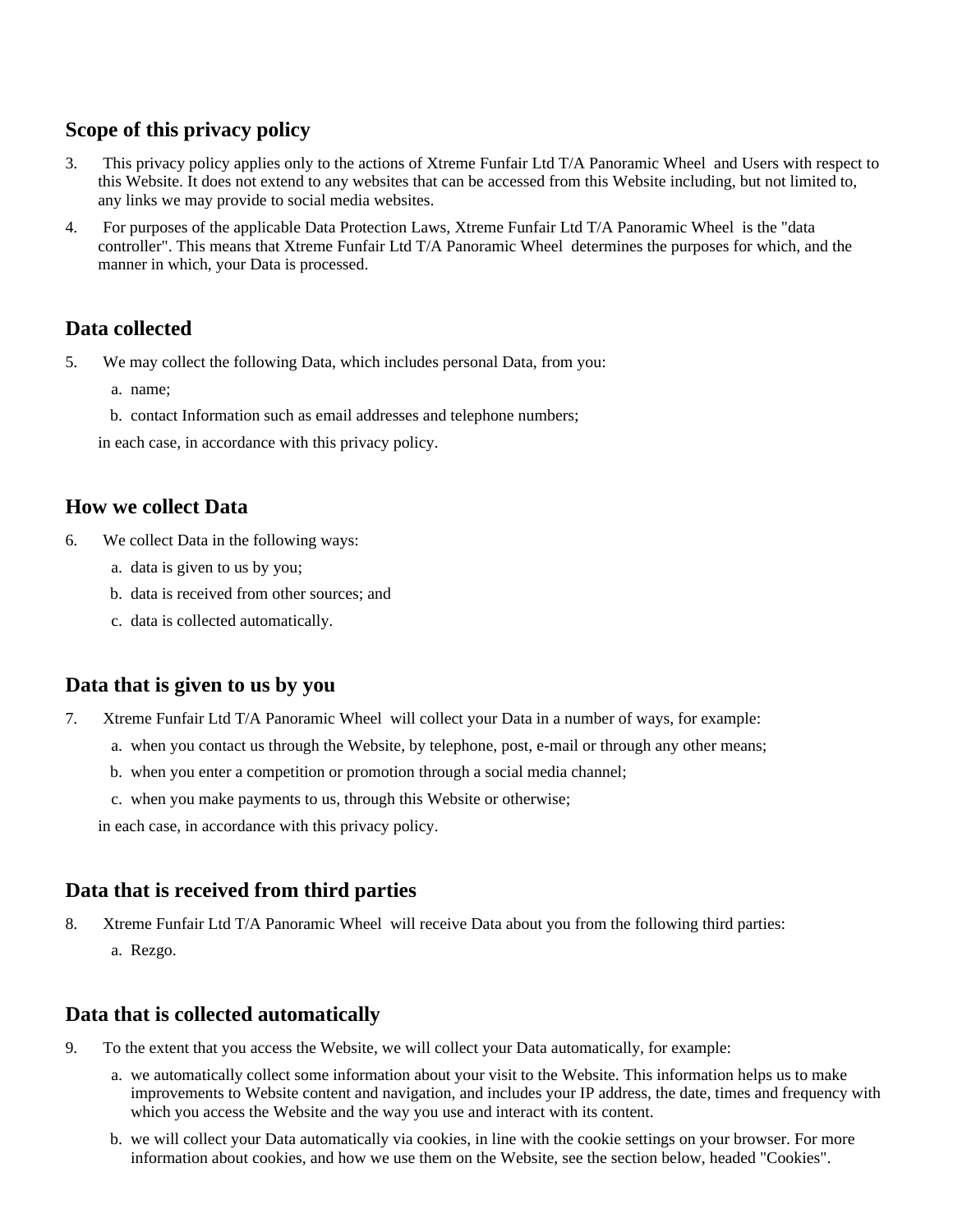# **Our use of Data**

- 10. Any or all of the above Data may be required by us from time to time in order to provide you with the best possible service and experience when using our Website. Specifically, Data may be used by us for the following reasons:
	- a. internal record keeping;
	- b. improvement of our products / services;

in each case, in accordance with this privacy policy.

11. We may use your Data for the above purposes if we deem it necessary to do so for our legitimate interests. If you are not satisfied with this, you have the right to object in certain circumstances (see the section headed "Your rights" below).

### **Who we share Data with**

12. We may share your Data with the following groups of people for the following reasons:

a. any of our group companies or affiliates - to ensure the proper administration of your website and business;

in each case, in accordance with this privacy policy.

### **Keeping Data secure**

- 13. We will use technical and organisational measures to safeguard your Data, for example:
	- a. access to your account is controlled by a password and a user name that is unique to you.
	- b. we store your Data on secure servers.
- 14. Technical and organisational measures include measures to deal with any suspected data breach. If you suspect any misuse or loss or unauthorised access to your Data, please let us know immediately by contacting us via this e-mail address: info@panoramicwheel.ie.
- 15. If you want detailed information from Get Safe Online on how to protect your information and your computers and devices against fraud, identity theft, viruses and many other online problems, please visit www.getsafeonline.org. Get Safe Online is supported by HM Government and leading businesses.

# **Data retention**

- 16. Unless a longer retention period is required or permitted by law, we will only hold your Data on our systems for the period necessary to fulfil the purposes outlined in this privacy policy or until you request that the Data be deleted.
- 17. Even if we delete your Data, it may persist on backup or archival media for legal, tax or regulatory purposes.

# **Your rights**

- 18. You have the following rights in relation to your Data:
	- a. **Right to access** the right to request (i) copies of the information we hold about you at any time, or (ii) that we modify, update or delete such information. If we provide you with access to the information we hold about you, we will not charge you for this, unless your request is "manifestly unfounded or excessive." Where we are legally permitted to do so, we may refuse your request. If we refuse your request, we will tell you the reasons why.
	- b. **Right to correct** the right to have your Data rectified if it is inaccurate or incomplete.
	- c. **Right to erase** the right to request that we delete or remove your Data from our systems.
	- d. **Right to restrict our use of your Data** the right to "block" us from using your Data or limit the way in which we can use it.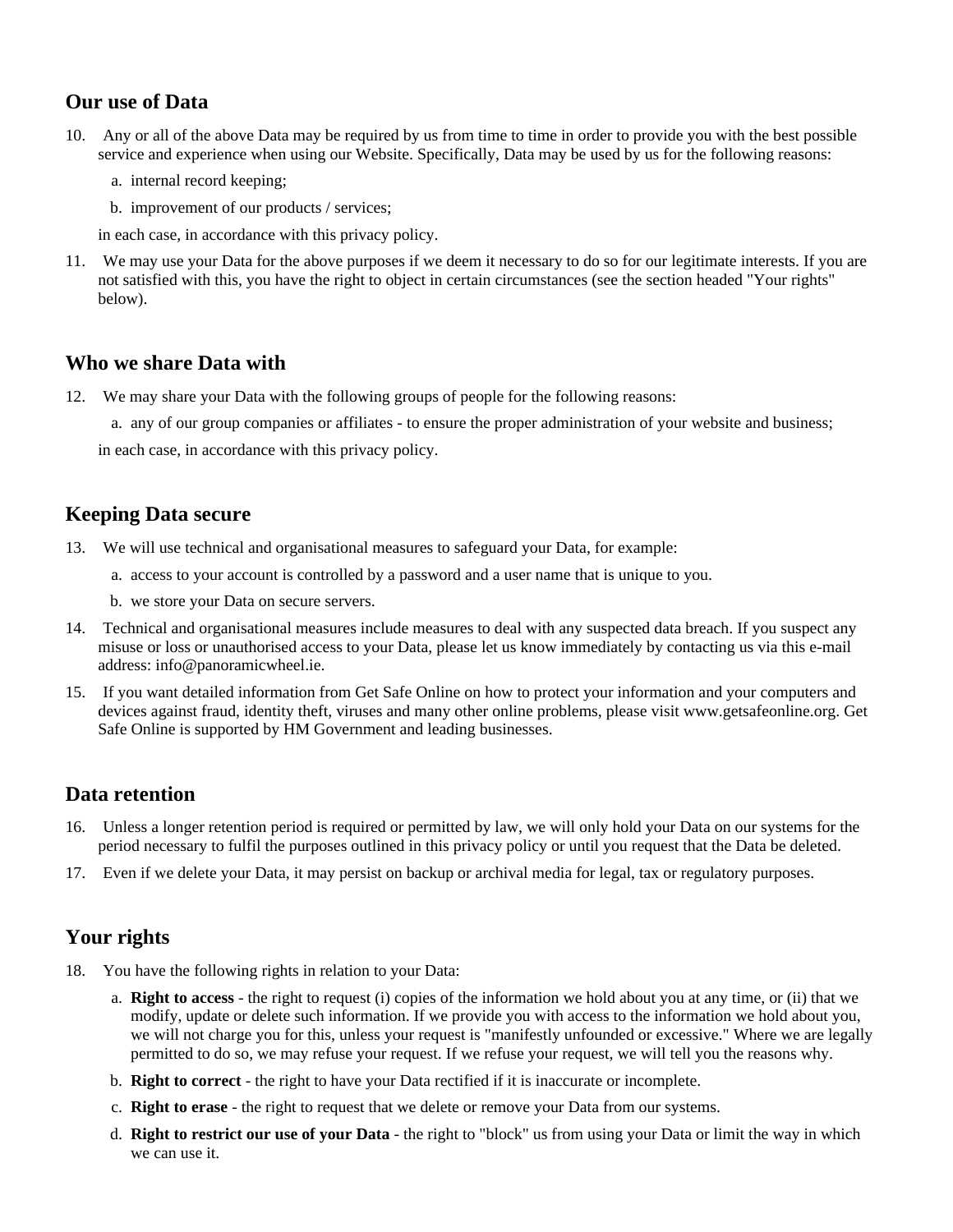- e. **Right to data portability** the right to request that we move, copy or transfer your Data.
- f. **Right to object** the right to object to our use of your Data including where we use it for our legitimate interests.
- 19. To make enquiries, exercise any of your rights set out above, or withdraw your consent to the processing of your Data (where consent is our legal basis for processing your Data), please contact us via this e-mail address: info@panoramicwheel.ie.
- 20. If you are not satisfied with the way a complaint you make in relation to your Data is handled by us, you may be able to refer your complaint to the relevant data protection authority. For the UK, this is the Information Commissioner's Office (ICO). The ICO's contact details can be found on their website at https://ico.org.uk/.
- 21. It is important that the Data we hold about you is accurate and current. Please keep us informed if your Data changes during the period for which we hold it.

#### **Links to other websites**

22. This Website may, from time to time, provide links to other websites. We have no control over such websites and are not responsible for the content of these websites. This privacy policy does not extend to your use of such websites. You are advised to read the privacy policy or statement of other websites prior to using them.

# **Changes of business ownership and control**

- 23. Xtreme Funfair Ltd T/A Panoramic Wheel may, from time to time, expand or reduce our business and this may involve the sale and/or the transfer of control of all or part of Xtreme Funfair Ltd T/A Panoramic Wheel . Data provided by Users will, where it is relevant to any part of our business so transferred, be transferred along with that part and the new owner or newly controlling party will, under the terms of this privacy policy, be permitted to use the Data for the purposes for which it was originally supplied to us.
- 24. We may also disclose Data to a prospective purchaser of our business or any part of it.
- 25. In the above instances, we will take steps with the aim of ensuring your privacy is protected.

# **Cookies**

- 26. This Website may place and access certain Cookies on your computer. Xtreme Funfair Ltd T/A Panoramic Wheel uses Cookies to improve your experience of using the Website. Xtreme Funfair Ltd T/A Panoramic Wheel has carefully chosen these Cookies and has taken steps to ensure that your privacy is protected and respected at all times.
- 27. All Cookies used by this Website are used in accordance with current UK and EU Cookie Law.
- 28. Before the Website places Cookies on your computer, you will be presented with a message bar requesting your consent to set those Cookies. By giving your consent to the placing of Cookies, you are enabling Xtreme Funfair Ltd T /A Panoramic Wheel to provide a better experience and service to you. You may, if you wish, deny consent to the placing of Cookies; however certain features of the Website may not function fully or as intended.
- 29. This Website may place the following Cookies:

| <b>Type of Cookie</b>      | <b>Purpose</b>                                                                                                                                                                                                                 |
|----------------------------|--------------------------------------------------------------------------------------------------------------------------------------------------------------------------------------------------------------------------------|
| Strictly necessary cookies | These are cookies that are required for the operation of our website. They<br>include, for example, cookies that enable you to log into secure areas of our<br>website, use a shopping cart or make use of e-billing services. |

- 30. You can find a list of Cookies that we use in the Cookies Schedule.
- 31. You can choose to enable or disable Cookies in your internet browser. By default, most internet browsers accept Cookies but this can be changed. For further details, please consult the help menu in your internet browser.
- 32. You can choose to delete Cookies at any time; however, you may lose any information that enables you to access the Website more quickly and efficiently including, but not limited to, personalisation settings.